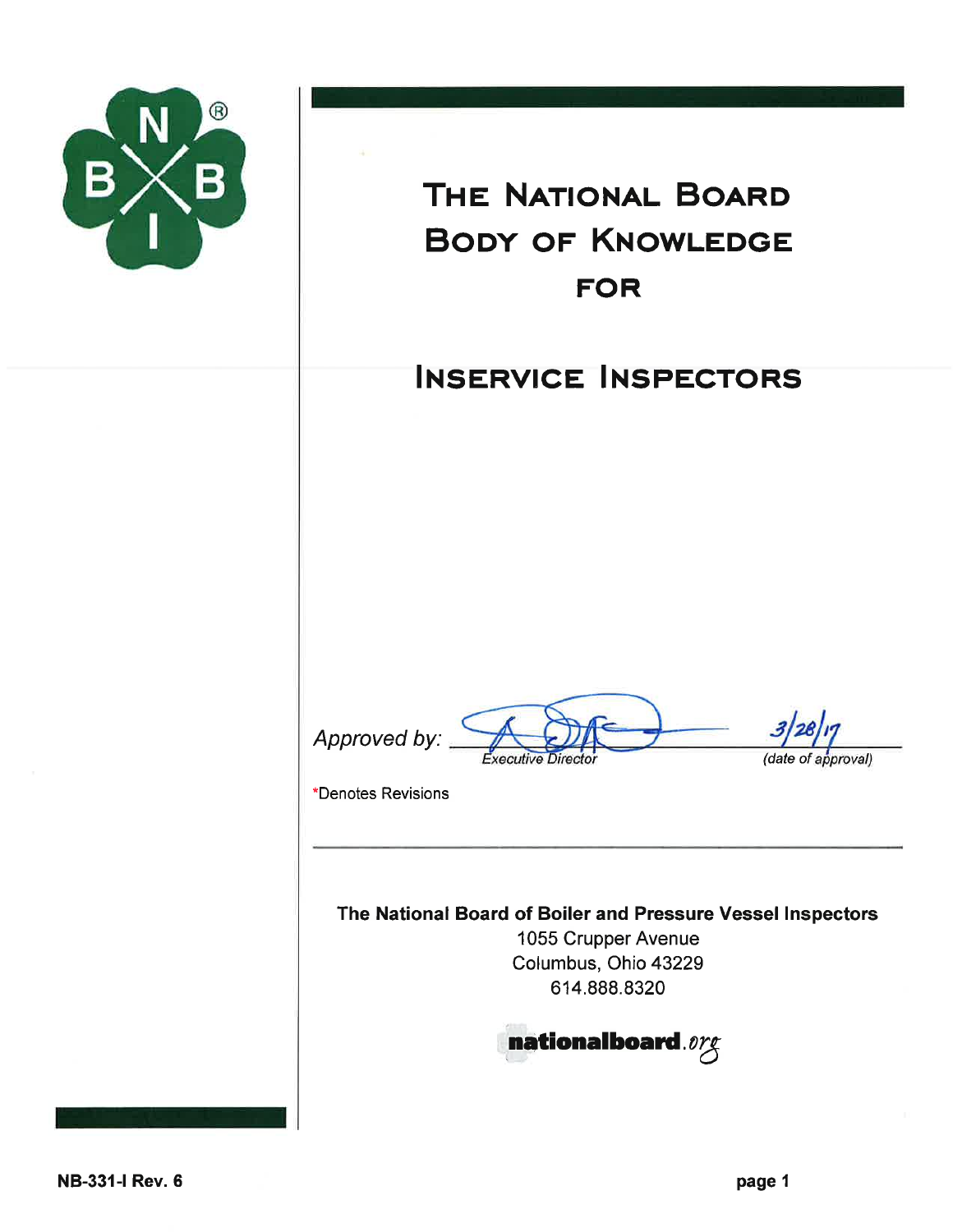# **THE NATIONAL BOARD BODY OF KNOWLEDGE FOR INSERVICE INSPECTORS**

The National Board has developed this Body of Knowledge to outline the duties, responsibilities, knowledge, and skills required for the inservice inspection of pressure-retaining items during their installation and operation. \*

### **OBJECTIVES**

\*

\*

An Individual responsible for inservice inspection of pressure-retaining items should have knowledge, and the ability to apply that knowledge, of the following:

- Code Calculations
- Nondestructive Examination
- Pressure Testing
- Inservice Inspection
- Boiler and Pressure Vessel Terminology
- Conditions Causing Deterioration or Failures
- **•** Pressure Relief Devices
- Control and Safety Devices
- Installation

### **REFERENCE MATERIAL**

The following reference material is required to obtain and apply the knowledge of the listed objectives in this Body of Knowledge.

- RCI-1, NB-263, *Rules for Commissioned Inspectors*
- *National Board Inspection Code*, Parts 1 and 2
- ASME Section I, *Power Boilers*
- ASME B.31.1, *Power Piping*
- ASME Section IV, *Heating Boilers*
- ASME Section VIII, Division 1, *Pressure Vessels*
- ASME CSD-1, *Controls and Safety Devices for Automatically Fired Boilers*

*Approved translations are acceptable.*

## **BODY OF KNOWLEDGE OUTLINE**

This outline provides information regarding the listed objectives of this Body of Knowledge, and further describes the duties and responsibilities of the Inservice Inspector.

*1. Inservice Inspection*

Familiarity with the requirements for the inservice inspection of pressure-retaining items, as outlined in *National Board Inspection Code*, Part 2, *Inspection*, including a knowledge of internal/external inspection requirements, safety and confined space entry requirements, and deterioration.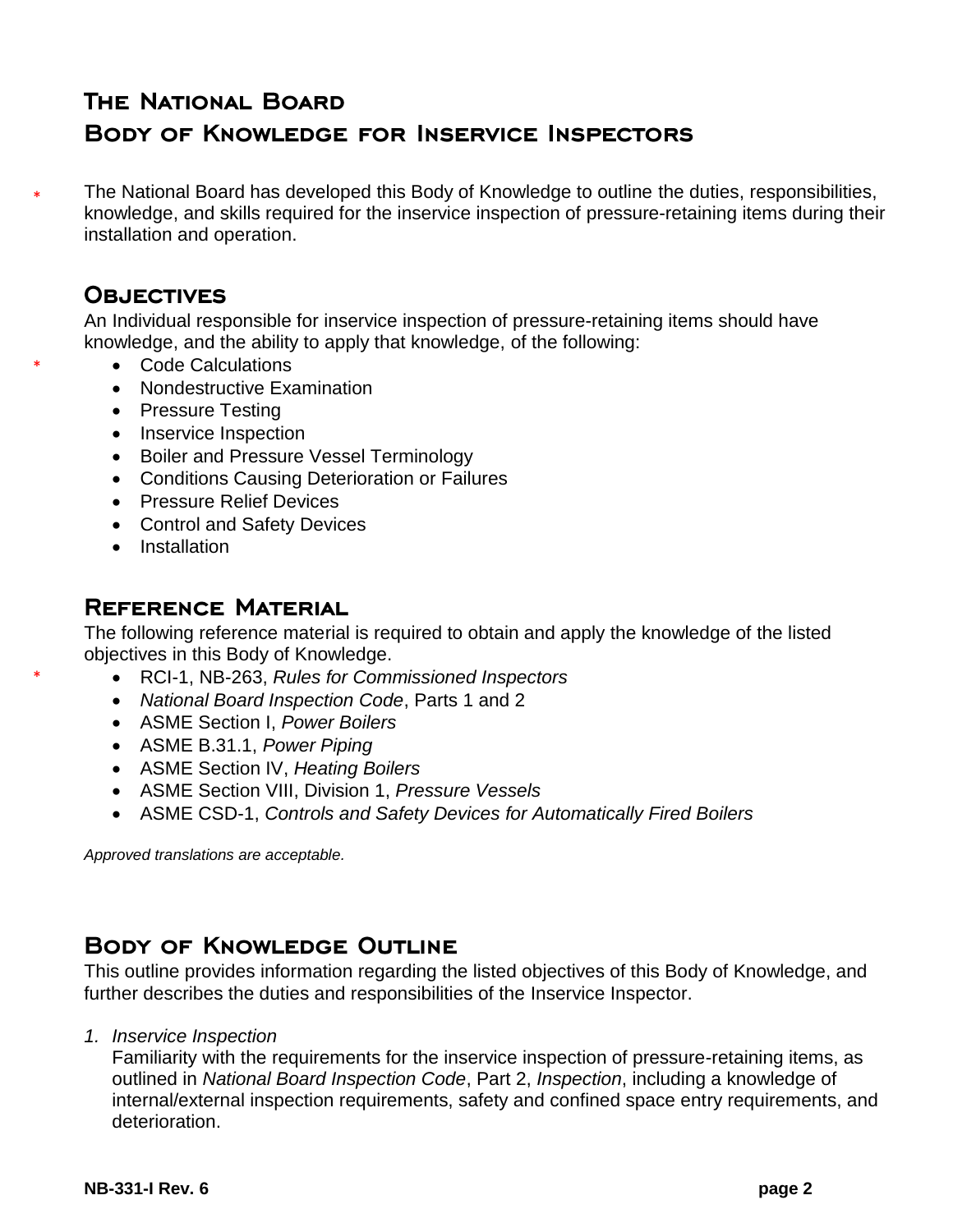- 2. *Boiler and Pressure Vessel Types and Terminology* Ability to identify boiler and pressure vessel types and their corresponding parts.
- *3. Conditions Causing Deterioration or Failures*

Ability to identify and understand the effects of operations on pressure-retaining items, including:

- **Types of Corrosion and Deterioration** 
	- corrosion by water
	- corrosion by process fluids
	- deterioration due to hydrogen
	- stress corrosion cracking
	- atmospheric corrosion and corrosion under installation
	- erosion and erosion-corrosion
	- other types of corrosion
- Failure Mechanisms
	- mechanical and thermal problems
	- high temperature problems
- **Corrosion Calculations** 
	- corrosion rate determination
	- corrosion averaging
	- widely scattered pitting
	- surfaces remote from a weld
	- corrosion in central portion of dished heads
	- estimated remaining life and corrosion rate

#### *4. Installation*

\*

Ability to identify and understand the general requirements for installation of pressure-retaining items including requirements for:

- **steam/hot water heating boilers**
- hot water supply boilers
- **potable water heaters**
- **pressure vessels**
- **piping**
- **Proming boilers** 
	- equipment requirements
	- source requirements
	- discharge requirements
	- operating systems
	- controls and gages
	- pressure relief valves
- *5. Code Calculations*

Ability to perform calculations, as they apply to re-ratings and remaining life. For example:

- components under internal pressure
	- calculation of minimum required thickness or maximum allowable working pressure (MAWP) of items such as tubing, piping, drums, shells, headers, and heads
- static head calculations
	- difference between vessel MAWP and vessel component MAWP